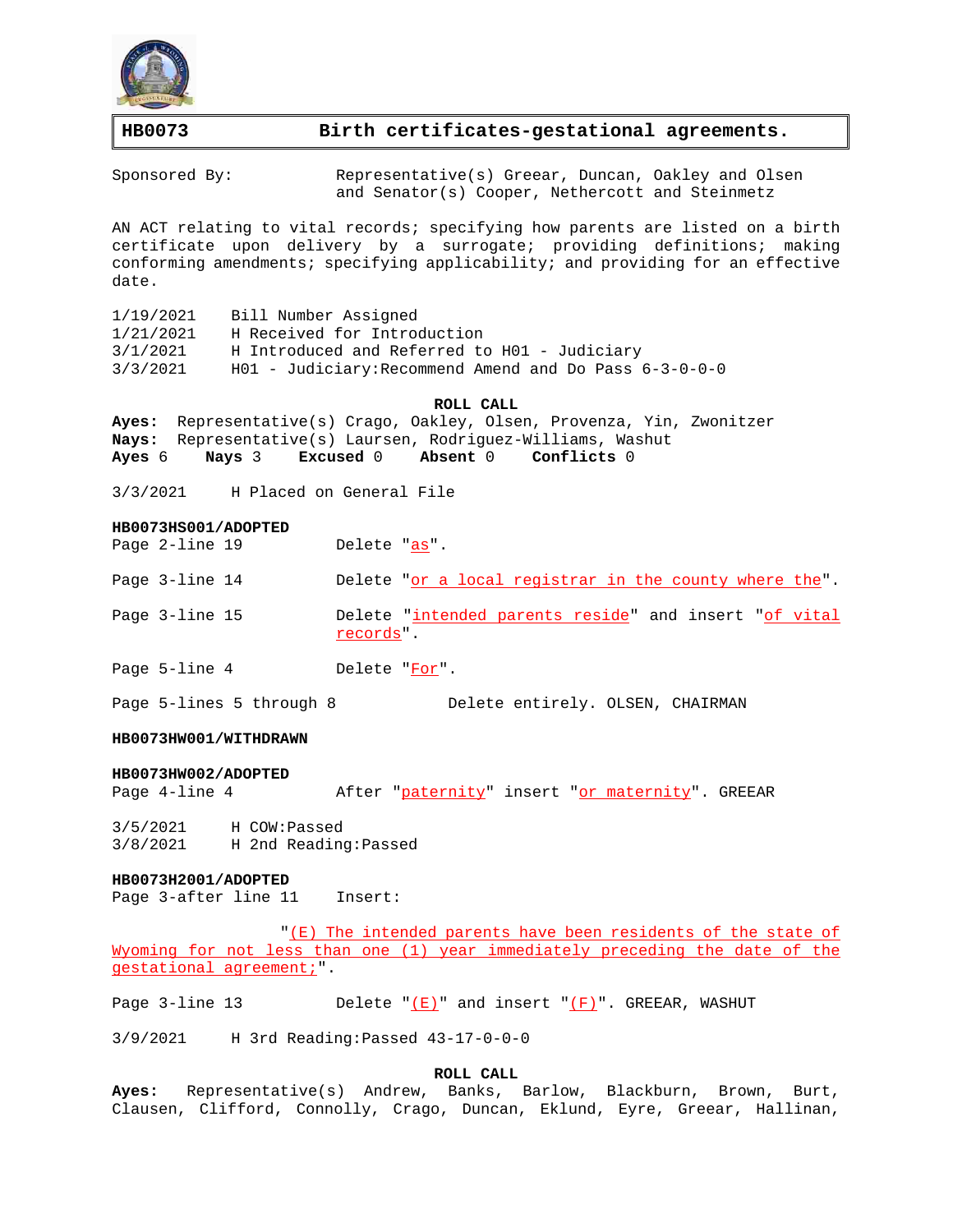Harshman, Heiner, Hunt, Kinner, Larsen, L, Macguire, Martinez, Neiman, Newsome, Nicholas, Oakley, Obermueller, O'hearn, Olsen, Ottman, Paxton, Provenza, Roscoe, Schwartz, Sherwood, Simpson, Sommers, Stith, Sweeney, Walters, Western, Winter, Zwonitzer **Nays:** Representative(s) Baker, Bear, Burkhart, Flitner, Fortner, Gray, Haroldson, Henderson, Jennings, Knapp, Laursen, D, Styvar, Washut, Wharff, Williams, Wilson, Yin **Ayes** 43 **Nays** 17 **Excused** 0 **Absent** 0 **Conflicts** 0 3/9/2021 S Received for Introduction 3/17/2021 S Introduced and Referred to S01 - Judiciary 3/22/2021 S01 - Judiciary:Recommend Do Pass 5-0-0-0-0 **ROLL CALL Ayes:** Senator(s) Cooper, French, Kolb, Kost, Nethercott **Ayes** 5 **Nays** 0 **Excused** 0 **Absent** 0 **Conflicts** 0 3/22/2021 S Placed on General File 3/23/2021 S COW:Passed **HB0073S2001/FAILED (TO ENGROSSED COPY)** Page 3-after line 22 Insert and renumber as necessary: "(G) Compensation is limited to expenses related to prenatal care, delivery of the child and any other costs that are directly connected to the pregnancy.". STEINMETZ 3/24/2021 S 2nd Reading:Passed **HB0073S3001/FAILED (TO ENGROSSED COPY)** Page 2-line 19 Delete " $two$  (2)" and insert " $the$ ". Page  $4$ -line  $5$  Delete " $two$   $(2)$ " and insert " $the$ ". Page  $4$ -line  $7$  Delete " $two$   $(2)$ ". Page 4-line 20 Delete "mother and". Page 4-line 21 Delete "father" and insert "parents". CASE **HB0073S3002/ADOPTED (TO ENGROSSED COPY)** Page 3-after line 22 Insert and renumber as necessary:

"(G) Compensation is limited to expenses related to prenatal care, delivery of the child and any other costs including the cost of lost opportunity that are directly connected to the pregnancy.". STEINMETZ

3/25/2021 S 3rd Reading:Passed 28-2-0-0-0

# **ROLL CALL**

**Ayes:** Senator(s) Anderson, Baldwin, Biteman, Boner, Bouchard, Case, Cooper, Dockstader, Driskill, Ellis, French, Furphy, Gierau, Hicks, James, Kinskey, Kolb, Kost, Landen, Mckeown, Nethercott, Pappas, Perkins, Rothfuss, Salazar, Scott, Steinmetz, Wasserburger **Nays:** Senator(s) Hutchings, Schuler **Ayes** 28 **Nays** 2 **Excused** 0 **Absent** 0 **Conflicts** 0